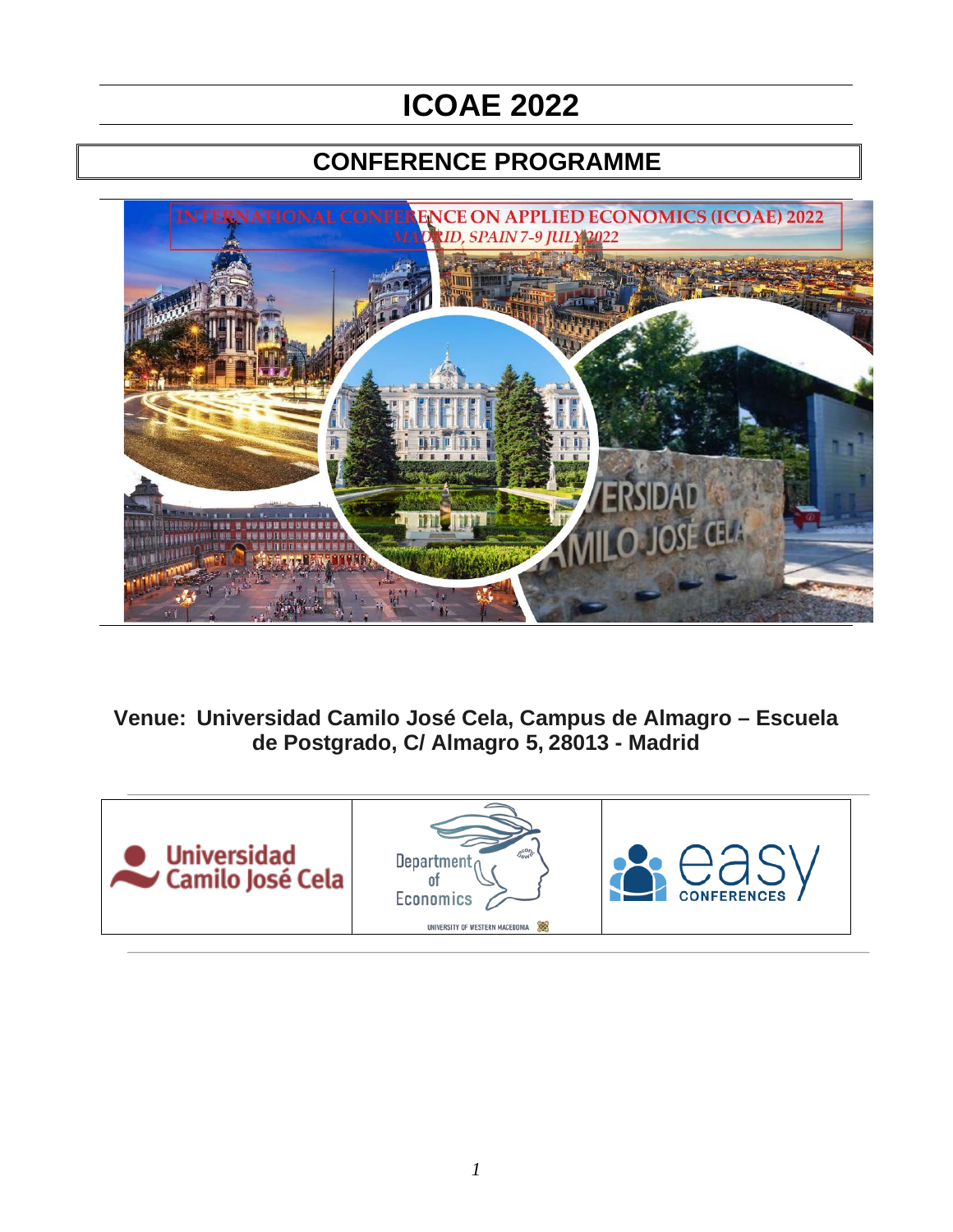#### **Conference Committees**

#### **Chairs**

Prof. Nicholas Tsounis, Department of Economics, University of Western Macedonia, Greece Prof. Aspasia Vlachvei, Department of Economics, University of Western Macedonia, Greece Prof. Thomas Baumert, Universidad Antonio de Nebrija, Spain **Scientific Committee** Prof. George Agiomirgianakis, Hellenic Mediterranean University, Greece Dr. Panagiotis Andrikopoulos, Coventry University, United Kingdom Prof. Nailya Bagautdinova, Kazan Federal University, Kazan, Russia Prof. Ewa Baranowska-Prokop, SGH Warsaw School of Economics, Poland Dr. Yannis Bassiakos, University of Athens, Greece Dr. Angela Besana, IULM University, Italy Prof. Thomas Baumert, Universidad Antonio de Nebrija, Spain Prof. Necip Cakir, Bahcesehir University, Turkey Dr. David Moreno Casas, Universidad Camilo Jose Cela, Spain Dr. Irini Dimitriyadis, Bahcesehir Univeristy, Turkey Prof. Nikolaos Dritsakis, University of Macedonia, Greece Prof. Haidi Dritsaki, University of Western Macedonia, Greece Dr. Melina Dritsaki, University of Western Macedonia, Greece Dr. Annamaria Esposito, IULM University, Italy Prof. Christos Floros, Hellenic Mediterranean University, Greece Prof. Martino Gaetano, University of Perugia, Italy Dr. Spyros Hadjidakis, University of Nicosia, Cyprus Dr. Xin He, Surrey International Institute, Dongbei University of Finance and Economics, China Prof. Zacharoula Kalogiratou, University of Western Macedonia, Greece Prof. Kostas Karantininis, University of Copenhagen, Denmark Prof. Kostas Katrakilidis, Aristotle University of Thessaloniki, Greece Prof. Dimitris G. Kirikos, Hellenic Mediterranean University, Greece Prof. Igor A. Kirshin, Kazan Federal University, Russia Dr. Eirini Koronaki, University of Western Macedonia, Greece Dr. Stavroula Laspita, University of Western Macedonia, Greece Prof. Theodoros Monovasilis, University of Western Macedonia, Greece Prof. Ricardo Ramalhete Moreira, Espírito Santo Federal University (UFES), Brazil Prof. Ourania Notta, International Hellenic University, Greece Dr. Daphne Nicolitsas, University of Crete, Greece Prof. Michail V. Panasyuk, Federal Univeristy of Kazan, Russia Prof. George Polychronopoulos, University of West Attica, Greece Prof. Jacek Prokop, SGH Warsaw School of Economics, Poland Dr. Fernando M. Amigo Quintana, Universidad Camilo Jose Cela, Spain Dr. Beatriz Luceño Ramos, Universidad Camilo Jose Cela, Spain Prof. Alexander Rogach, Taras Sevshenko National University, Kiev, Ukraine Prof. Lenar N. Safiullin, Kazan Federal University, Kazan, Russia Prof. Yevgen Savelyev, Ternopil National Economic University, Ukraine Dr. Dimitrios Serenis, University of Coventry, United Kingdom Dr. Thomas Siskou, University of Western Macedonia Dr. George Sfakianakis, University of Athens, Greece Dr. Akira Shimada, Nagasaki University, Japan Prof. Tomasz Sikora, SGH Warsaw School of Economics, Poland Dr. Prodromos Tsinaslanidis, University of Western Macedonia, Greece Prof. Lena Tsipouri, University of Athens, Greece Dr. Antonios Tsitouras, University of Western Macedonia, Greece Prof. Nicholas Tsounis, University of Western Macedonia, Greece Prof. Aspasia Vlachvei, University of Western Macedonia, Greece Dr. Athanassios Vozikis, University of Piraeus, Greece Dr. Marie Vravrejnova, Center for Economic Research and Graduate Education of Charles University (CERGE), Economics Institute of the Academy of Sciences, Prague, Czech Republic **Organising Committee** Prof. Thomas Baumert, Universidad Camilo Jose Cela, Spain Prof. Nicholas Tsounis, Department of Economics, University of Western Macedonia, Greece Prof. Aspasia Vlachvei, Department of Economics, University of Western Macedonia, Greece Dr. Beatriz Luceño Ramos, Universidad Camilo Jose Cela, Spain Dr. David Moreno Casas, Universidad Camilo Jose Cela, Spain Dr. Fernando M. Amigo Quintana, Universidad Camilo Jose Cela, Spain Mr. Juan Vázquez Rojo, Universidad Camilo Jose Cela, Spain Mr. Iván Sosa Gómez, Universidad Camilo Jose Cela, Spain Prof. Zacharoula Kalogiratou, Department of Informatics, University of Western Macedonia, Greece Prof. Theodoros Monovasilis, Department of Economics, University of Western Macedonia, Greece Prof. Ourania Notta, International Hellenic University, Greece Dr. Dimitrios Serenis, University of Coventry, United Kingdom Lazaros Markopoulos, Department of Economics, University of Western Macedonia, Greece Dimitris Toulios, Greece Gerassimos Bertsatos, Greece, Department of Economics, University of Western Macedonia, Greece Efthimia Iliopoulou, Department of Economics, University of Western Macedonia, Greece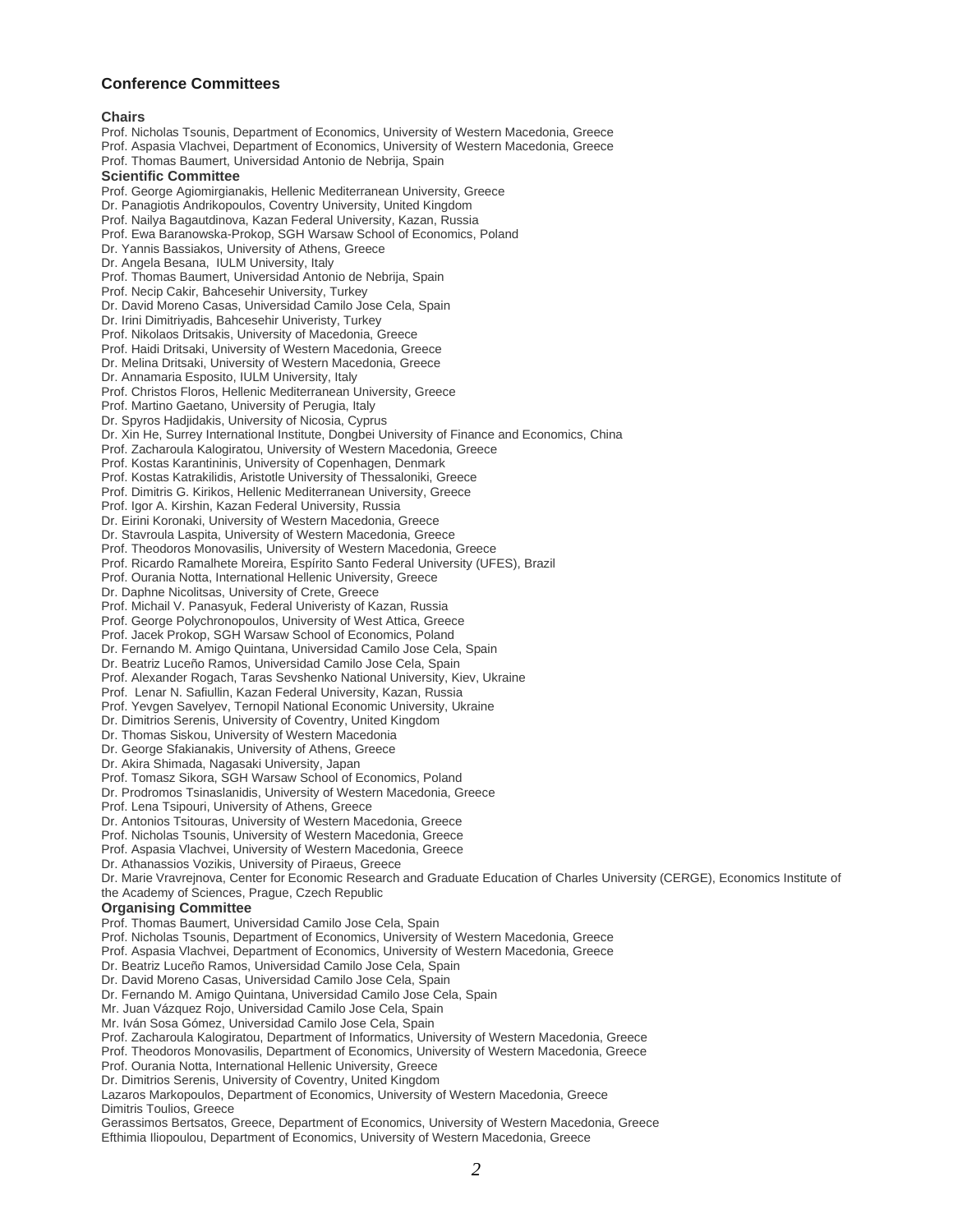# **International Conference On Applied Economics (ICOAE 2022)**

# **CONFERENCE PROGRAMME**

# **THURSDAY 7 JULY**

Zoom meeting id of the conference: *5926353554,* Passcode:**7GCw3i** [https://us06web.zoom.us/j/5926353554,](https://us06web.zoom.us/j/5926353554) Passcode:**7GCw3i** *Please use this meeting id to attend the conference* TIME IS LOCAL TIME IN MADRID

## **09:30-10:00 REGISTRATION**

Welcoming coffee

**10:00-10:15 OPENING SESSION** – Room 1.1

**10:15-11:00 KEYNOTE PLENNARY SESSION** – Room 1.1 **"***Democratic Dreams: [How impossible policies endanger liberal democracy](https://i-coae.com/wp-content/uploads/articles/2022/06/Pedro-Schwartz-2022.pdf)***" Prof. Dr. Pedro Schwartz Girón,** Universidad Camilo José Cela, Spain

### **PARALLEL SESSIONS**

#### **SESSION 1A: MACROECONOMICS AND INTERNATIONAL TRADE** – Room 1.1 **Session Chair:** *Prof. Thomas Baumert*

**11:00-12:30** The race for technological hegemony: Can China overtake the United States? *Vázquez Rojo – SPAIN*

Taxes, debt and the Value of Multinational Enterprises

*Durán-Herrera, Lamothe-Fernández – SPAIN*

The Unprofitability of Violence: The Mexican Drug War and Foreign Direct Investment *Gómez-Blanco – SPAIN*

Socioeconomic factors that stimulate entrepreneurship and economic growth *Pérez Pujol – SPAIN*

Social Protection, Poverty and Inequality

*Romero Medina – SPAIN*

The spatial distribution of the population in peninsular Spain. An evolution of a permanent nature

*del Castillo Soto, Baumert – SPAIN*

Invasion of Ukraine and Effects on the German Economy: a CGE approach *Bertsatos, Tsounis – GREECE*

#### **SESSION 1B: MICROECONOMICS AND TOURISM ECONOMICS** – Room 1.2 **Session Chair:** *Dr. Beatriz Luceño Ramos*

**11:00-12:30** Relationship between innovation and market performance: the Chilean experience *Ditta, Gutiérrez Rojas, Smith U. – SPAIN* Description and Categorization of Agriculture Holdings in the Region of Western Macedonia *Siogkas, Melfou, Ragkos, Polymeros – GREECE* Total Factor Productivity and Entrepreneurship: Creative Self-Destruction *Llewellyn-Jones – SPAIN* Success Factors in Public-Private Partnership of High Speed Railway Infrastructures: Elements for Improvement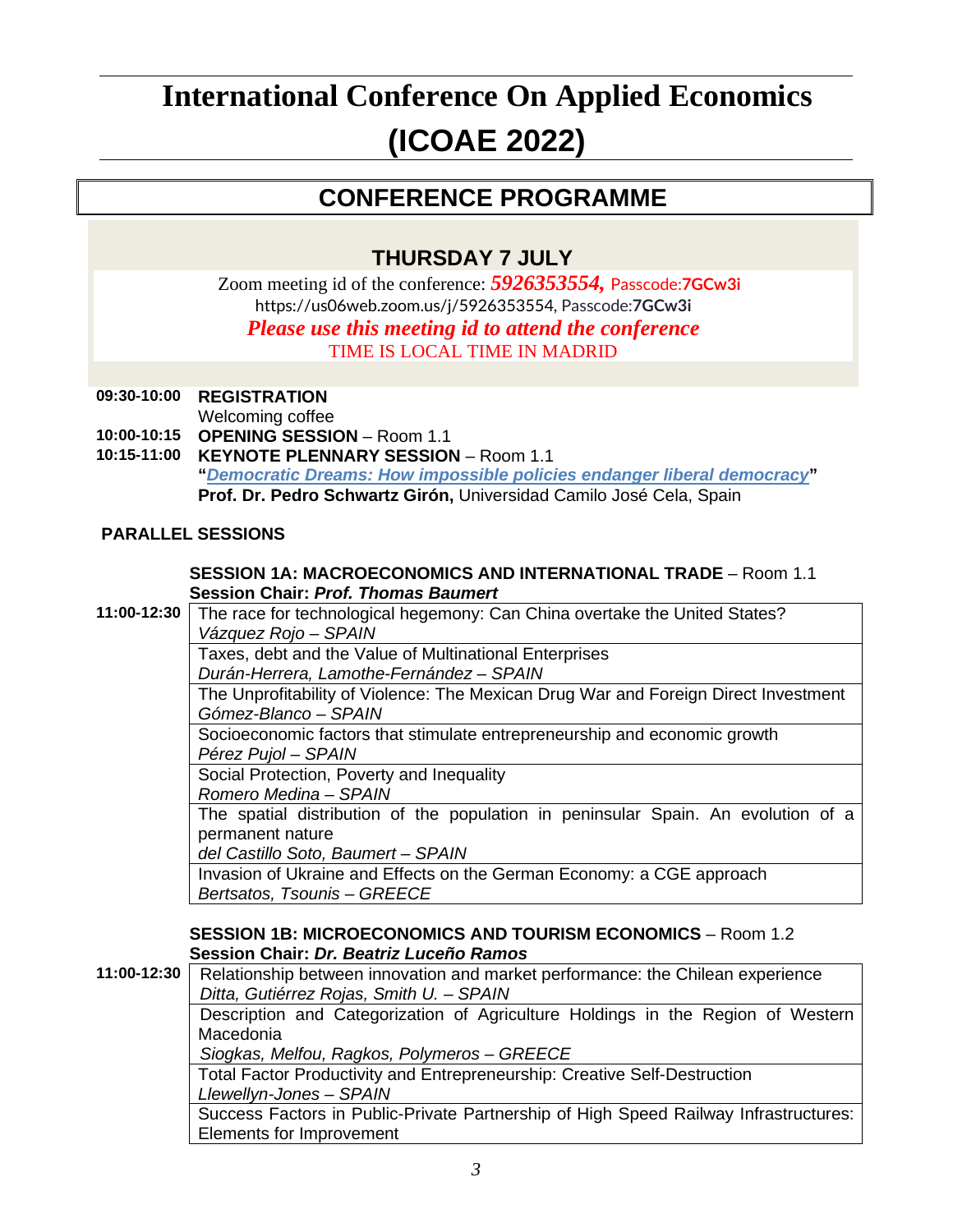|             | González Medrano, García Martín, Rotellar-García - SPAIN                                  |
|-------------|-------------------------------------------------------------------------------------------|
|             | Modeling tourist arrivals with the use of differential equations: the case of alternative |
|             | tourism in Greece                                                                         |
|             | Kalogiratou, Monovasilis, Bertsatos, Tsounis - GREECE                                     |
|             | Gender differences in social discounting of monetary losses                               |
|             | Wisnicki, Karbowski - POLAND                                                              |
|             |                                                                                           |
|             | SESSION 1C (VIRTUAL): FINANCIAL ECONOMICS - Room 2.1                                      |
|             | Session Chair: Prof. Aspasia Vlachvei                                                     |
| 11:00-12:30 | The Adaptive Markets Hypothesis: Empirical evidence in Tunisian and Moroccan              |
|             | markets                                                                                   |
|             | Ben Cheikh, Loukil - TUNISIA                                                              |
|             | The Foresight of Explicit and Valuation of Tacit Synergies in International Alliance by   |
|             | <b>Real Options</b>                                                                       |
|             | Čirjevskis – LATVIA                                                                       |
|             | MM model with taxes and its verification – suitable methodology to avoid 'automatic'      |
|             | negative relations between leverage and profitability                                     |
|             | Medzihorský, Musa, Kristofik, Lysenko - SLOVAKIA                                          |
|             | Leverage of non-financial firms and its determinants in the pre-pandemic and pandemic     |
|             | period - some evidence from CEE countries                                                 |
|             | Kristofik, Musa, Medzihorský – SLOVAKIA                                                   |
|             | Measuring stakeholders' influence on business performance. Case of Slovakia               |
|             | Lysenko, Medzihorský, Musova - SLOVAKIA                                                   |
|             | Testing for sequences and reversals on Bitcoin series                                     |
|             | Tsinaslanidis, Guijarro - GREECE                                                          |
|             | CHAID algorithm applied in a post-rating to business-risk insurance contracts             |
|             | Assia - FRANCE                                                                            |
|             | Bailouts and the Modeling of Bank Distress                                                |
|             | Galil, Samuel, Shapir, Wagner - ISRAEL, NETHERLANDS                                       |
|             |                                                                                           |

## **12:30-13:00 POSTER SESSION**

#### **12:30-13:00 COFFEE BREAK**

### **PARALLEL SESSIONS**

### **SESSION 2A: MACROECONOMICS AND ENVIRONMENTAL ECONOMICS** – Room 1.1 **Session Chair:** *Prof. Miguel Ángel Galindo*

| 13:00-14:30 | Food waste in Greece: an empirical study                                              |
|-------------|---------------------------------------------------------------------------------------|
|             | Pitoska, Grana - GREECE                                                               |
|             | Evaluating European climate policy impact on the CO2 emissions per capita convergence |
|             | process in the European Union countries                                               |
|             | Ramírez-Carrera, Durán-Romero, López, Negrín - SPAIN                                  |
|             | Are biobased sectors key sectors for an economy: Bioeconomy at national and regional  |
|             | level using an Input-Output model                                                     |
|             | Kiriklidis, Loizou - GREECE                                                           |
|             | 'Ctrl+Supr' versus 'Shift+Comp' Industrialization and business services as engine of  |
|             | regional growth                                                                       |
|             | Maroto - SPAIN                                                                        |
|             | The relationship between entrepreneurship and economic growth in the pandemic crisis  |
|             | Galindo-Martín, Castaño-Martínez, Méndez-Picazo - SPAIN                               |
|             | Holistic evaluation of technology transfer extension programs                         |
|             | Dalampira, Tsoukalidis, Lazaridou, Nikouli, Livadiotis, Michailidis - GREECE          |
|             |                                                                                       |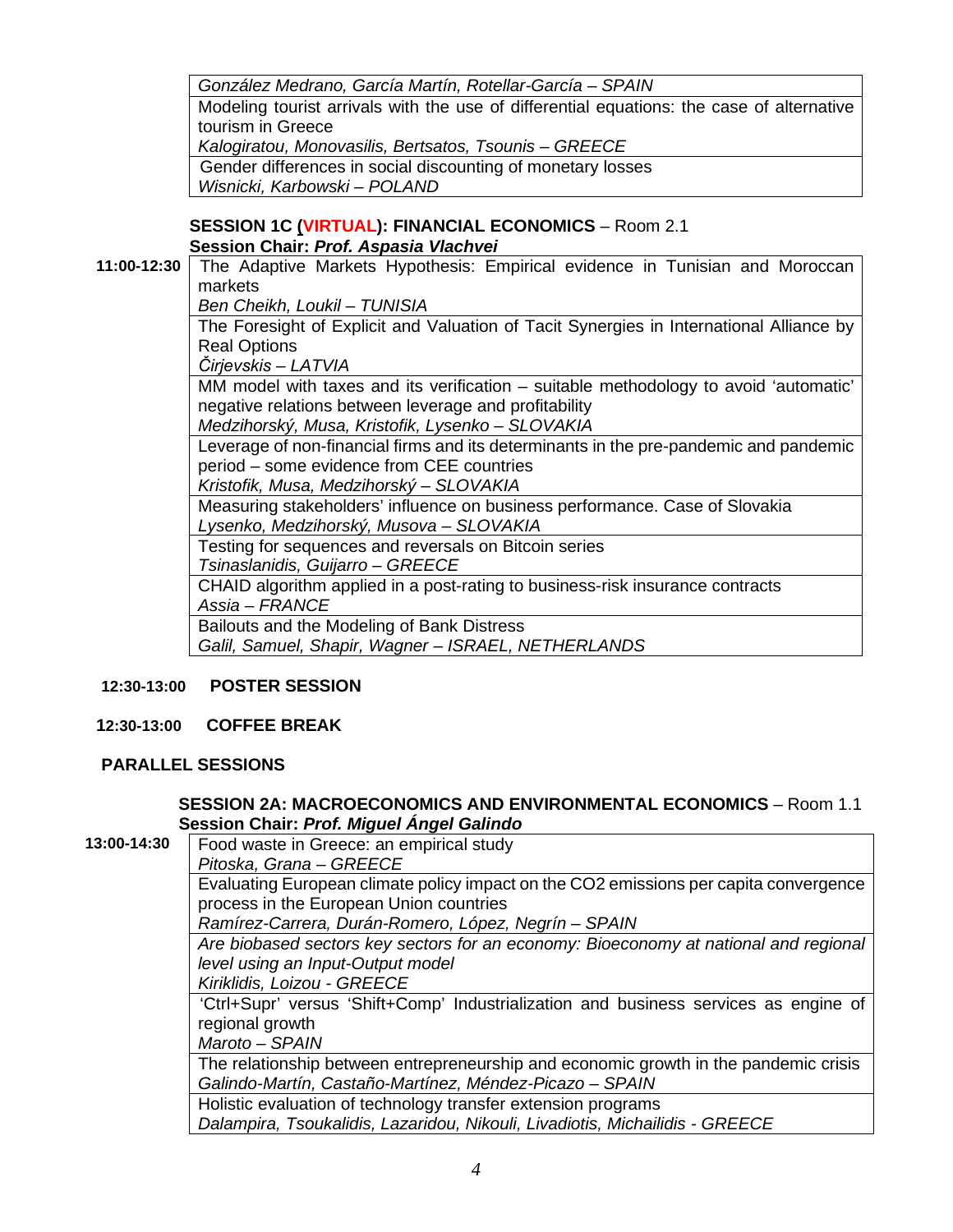Sport NFTs in the Chinese Market: A qualitative study *Sandulli – SPAIN*

#### **SESSION 2B (VIRTUAL): MACROECONOMICS** – Room 1.2 **Session Chair:** *Prof. Nicholas Tsounis*

**13:00-14:30** Aggregate Dynamics after a Shock to Home and Foreign Labor Productivity in Developing Economies

*Tuğan, Özçelik – TURKEY*

Impacts of the implemented Covid-19 measures on the sectoral structure of companies in Slovakia

*Musa, Honzová , Pisár – SLOVAKIA*

Market Restrictions of Contracting out the Public Service at the Municipal Level *Mikušová Meričková, Mališová, Murínová - SLOVAKIA*

Lufthansa Airlines. The Microeconomic & Macroeconomic Environment of the company and the industry in 2020 and its Readiness Against Crisis (Case Study) *Zervas – GREECE*

The impact of the Covid-19 pandemic on the automotive industry in Visegrad Four countries

*Musa, Rech, Yan and Musova - SLOVAKIA*

#### **14:30-15:30 LUNCH**

#### **PARALLEL SESSIONS**

# **SESSION 3A: FINANCIAL ECONOMICS** – Room 1.1

**Session Chair:** *Prof. Nicholas Tsounis*<br>15:30-17:00 **Financial Performance of Slova** Financial Performance of Slovak Banks and Insurance Companies. Covid-19 **Consequences** *Grofcikova, Izáková, Škvareninová – SLOVAKIA* Last mile and blockchain: opportunities and challenges *Villa, Serrano, García – SPAIN* E-banking loyalty and its background: a bibliometric analysis *Lopez-Hernando, Cuesta-Valiño, Loranca-Valle – SPAIN* Management of working capital and capital structure in relation to the economic added value of selected companies in the Czech Republic *Šeligová – CZECH REPUBLIC* Bitcoin and Corporate Balance Sheets: Strategic Reserve Asset or a New Business Model? *Sedliačik, Ištok – SLOVAKIA* Commodity prices and dry bulk shipping stock returns *Melas, Michail – GREECE*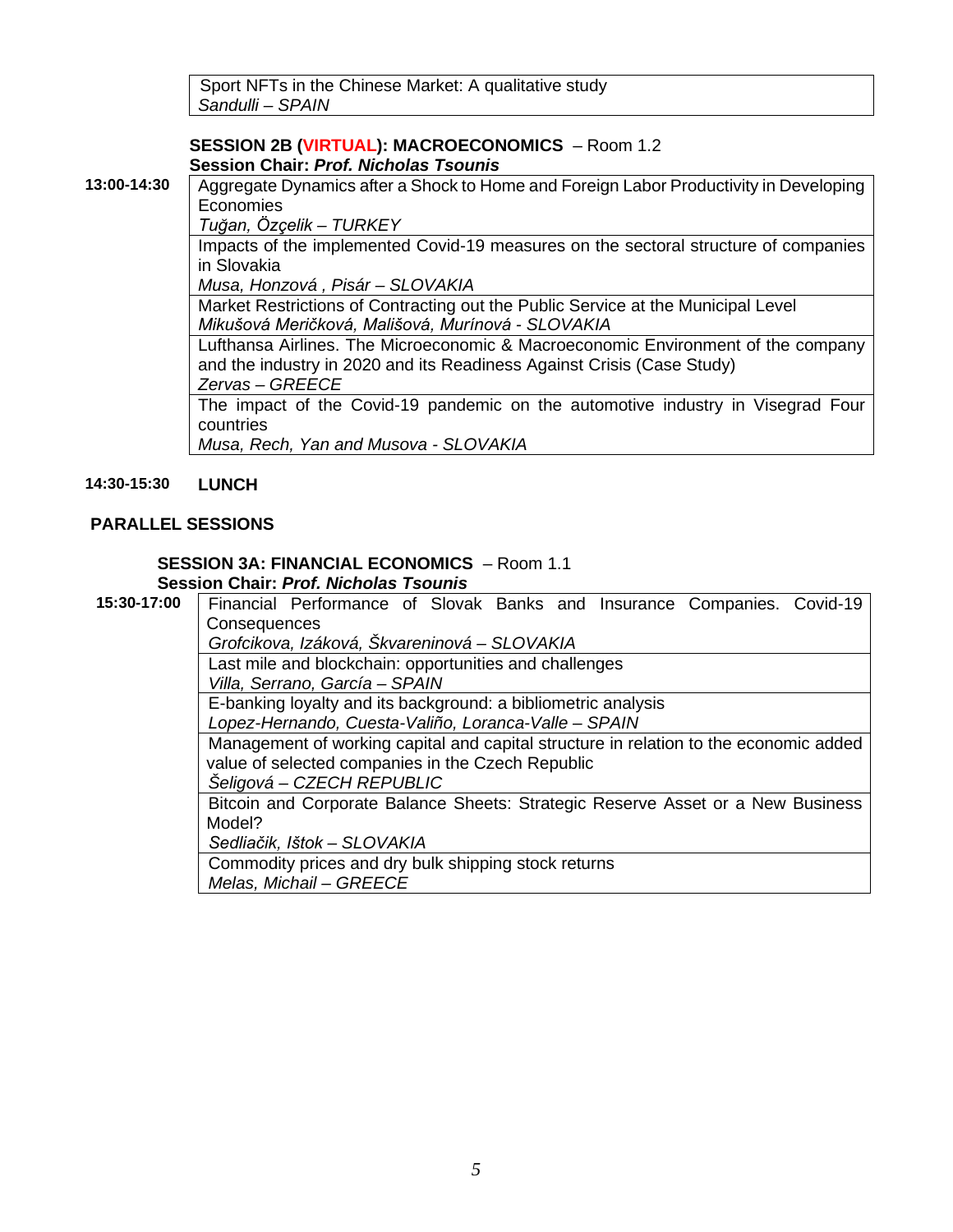#### **SESSION 3B: MARKETING AND MANAGEMENT** – Room 1.2 **Session Chair:** *Prof. Ourania Notta*

**15:30- 17:00** The Impact of the Macroeconomic Environment on the Development of Business **Activities** 

*Pražák – CZECH REPUBLIC*

Strategic agility and success perception of Polish SMEs: an alternative operationalization to pre-Covid-19 and Covid-19 business conditions *Sikora, Baranowska-Prokop – POLAND*

The effect of the length of the inquiry form on the conversion of the corporate website *Ikášová – CZECK REPUBLIC*

Segmenting Generation Z Based on Organic Food Decision Making: A preliminary study *Mamalis, Kamenidou, Gkitsas, Stavrianea, Gkagkani, Pavlidis – GREECE*

Management of working capital and capital structure in relation to the economic added value of selected companies in the Czech Republic

*Šeligová – CZECH REPUBLIC*

Generation Z intention to comply with non-mandatory government measures for selfprotection of COVID -19 and SARS-CoV-2 variants after restriction withdrawals *Kamenidou, Stavrianea, Mamalis, Bara, Mylona, Pavlidis - GREECE*

Social media engagement, what matters? An empirical study on Greek food firms *Notta, Kitta, Vlachvei - GREECE*

### **SESSION 3C (VIRTUAL): MARKETING, MANAGEMENT AND TOURISM ECONOMICS** – Room 2.1

## **Session Chair:** *Prof. Aspasia Vlachvei*

**15:30-17:00** Determinants of Marketing Activity by Family Business Owners: A Generational Approach *Samanta- GREECE Uncovering Family Firms: Political Connection and Managerial Short-Termism Dewi – UNITED KINGDOM* Staging though the pandemic. Evaluation and communication in the university

*Besana, Esposito, Fisichella – ITALY*

Philanthropy and Partnerships for the Growth of Italian Culture *Besana, Bagnasco – ITALY*

The impact of the Covid 19 pandemic on culture and the creative industries in a selected region in the Slovak Republic

*Čorejová, Padourova, Pitonakova, Rostasova – SLOVAKIA*

Factors that affect tourist satisfaction: An empirical study in the region of Dytiki (Western) Macedonia, Greece

*Iliopoulou, Vlachvei, Monovasilis, Tsounis- GREECE*

*Construal levels and social discounting of monetary losses Karbowski, Wisnicki, Osiński – POLAND*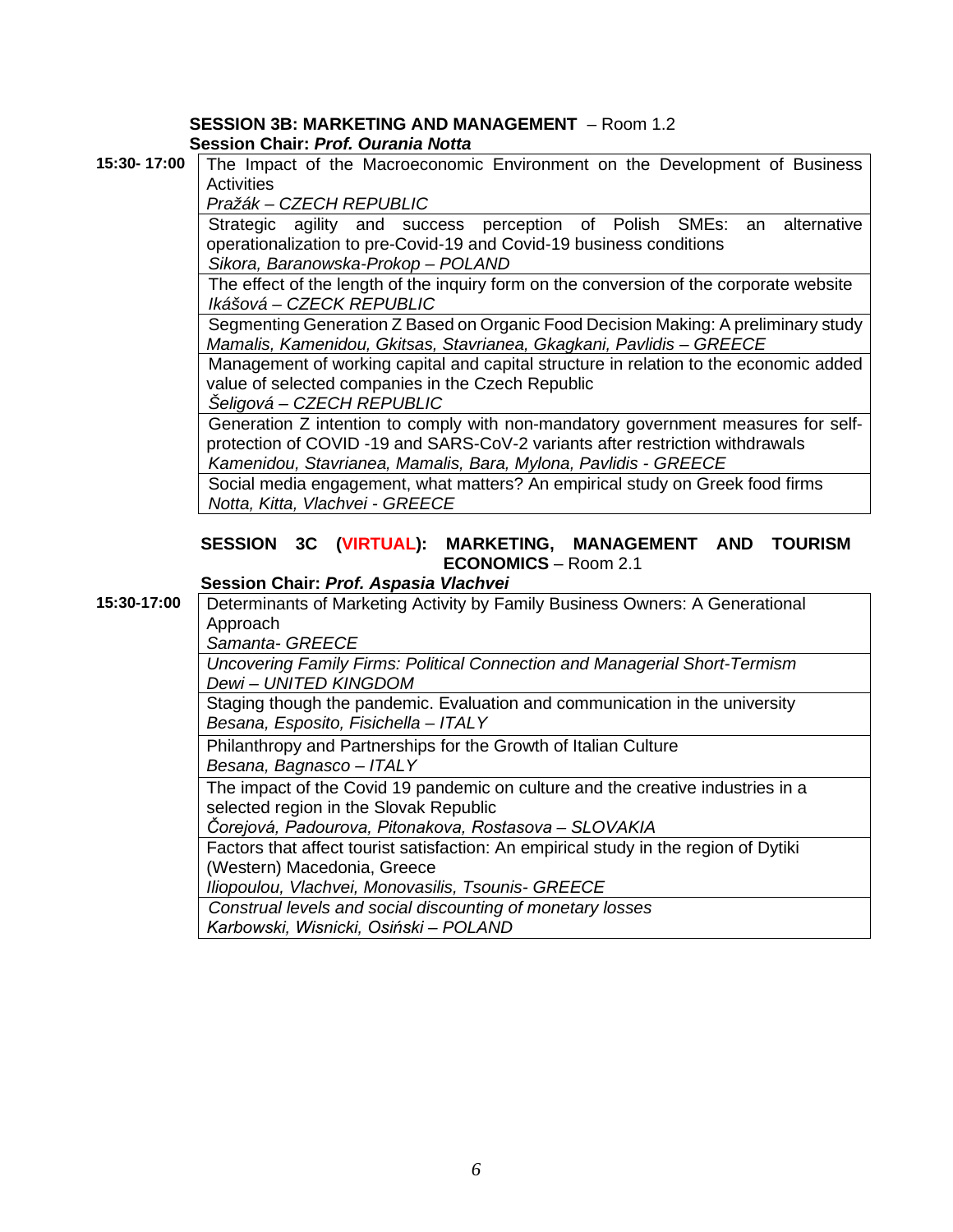|                          | <b>FRIDAY 8 JULY</b>                                                                                                                                                                                         |
|--------------------------|--------------------------------------------------------------------------------------------------------------------------------------------------------------------------------------------------------------|
|                          | Zoom meeting id of the conference: 5926353554, Passcode:7GCw3i<br>https://us06web.zoom.us/j/5926353554, Passcode:7GCw3i<br>Please use this meeting id to attend the conference                               |
|                          | TIME IS LOCAL TIME IN MADRID                                                                                                                                                                                 |
|                          |                                                                                                                                                                                                              |
| 10:00-11:00              | <b>KEYNOTE PLENNARY SESSION</b> - Room 1.1<br>"European Regional Policy: What lessons from its experience might be<br>transferred to other countries?"                                                       |
| 11:00-11:30              | Prof. Dr. Juan R. Cuadrado-Roura, Universidad Camilo José Cela, Spain<br><b>COFFEE BREAK</b>                                                                                                                 |
| <b>PARALLEL SESSIONS</b> |                                                                                                                                                                                                              |
|                          | <b>SESSION 1A: MICROECONOMICS AND MANAGEMENT - Room 1.1</b>                                                                                                                                                  |
|                          | <b>Session Chair: Prof. Thomas Baumert</b>                                                                                                                                                                   |
| 11:30-13:30              | Implementation of Facial Biometric Technologies - Business Perspective                                                                                                                                       |
|                          | Taborecka, Budinsky, Sipulova - SLOVAKIA                                                                                                                                                                     |
|                          | Shaping the online customer experience through website elements: An integrated<br>framework                                                                                                                  |
|                          | Koronaki, Vlachvei, Panopoulos - GREECE                                                                                                                                                                      |
|                          | The Economics of Civil Orders and Medals in Spain: An Update after Ten Years                                                                                                                                 |
|                          | Baumert, Luceño - SPAIN                                                                                                                                                                                      |
|                          | Is there really a gender gap that disfavours female painters? An experimental study in<br>Spain                                                                                                              |
|                          | Baumert, Galván-Lamet, Valbuena García - SPAIN                                                                                                                                                               |
|                          | The impact of international commodity price fluctuations on Africa's growth                                                                                                                                  |
|                          | Moudatsou - GREECE                                                                                                                                                                                           |
|                          | SESSION 1B: LIVING IN THE CONDITION OF MULTIPLE FAILURES: VISUAL<br>RHETORICS, LAW AND ACCOUNTING IN THE COVID-19 PANDEMIC AND POST-<br><b>PANDEMIC ERA. CHALLENGES AND THE NEED FOR ECONOMIC INNOVATION</b> |
|                          | $-$ Room 2.1                                                                                                                                                                                                 |
|                          | Session Chair: Prof. John Velentzas                                                                                                                                                                          |
| 11:30-13:30              | Diluting marketing gender stereotypes: visual rhetorics and authority relations                                                                                                                              |
|                          | Sariannidis, Broni, Kagias, Metsiou - GREECE                                                                                                                                                                 |
|                          | The spread of information through internet and social media: the case of street coffee                                                                                                                       |
|                          | in Greece: Bruno and Mikel<br>Broni, Papachristou, Velentzas, Kartalis, Kiriakoulis. - GREECE                                                                                                                |
|                          | The effects of Church property on the state finance. The case of Greek Church                                                                                                                                |
|                          | Kartalis, Broni, Velentzas, Panou, Gkinoglou, Kiriakoulis, Skalidi, Balouktsi - GREECE                                                                                                                       |
|                          | Digital transformation and Economic development. The case of Municipal companies                                                                                                                             |
|                          | Kartalis, Broni, Velentzas, Panou, Kiriakoulis, Skalidi, Balouktsi, Balouktsi, Gkinoglou,                                                                                                                    |
|                          | Gkinoglou - GREECE                                                                                                                                                                                           |
|                          | The contribution of neural networks and other methods in audit sector<br>Gkinoglou, Velentzas, Kartalis, Broni, Panou, Skalidi, Kiriakoulis, Balouktsi - GREECE                                              |
|                          | Ethical Orientation in Business: Business / Marketing Ethics at the Globalization Era                                                                                                                        |
|                          | Velentzas, Broni, Kartalis, Panou, Gkinoglou, Skalidi, Kiriakoulis, Balouktsi - GREECE                                                                                                                       |
|                          | Empowerment of national competition authorities to enforce Competition legislation                                                                                                                           |
|                          | Skalidis, Velentzas, Panou, Kartalis, Broni, Gkinoglou, Kiriakoulis, Balouktsi - GREECE                                                                                                                      |
|                          | Single-member companies in Greek law                                                                                                                                                                         |
|                          | Panou, Velentzas, Kartalis, Skalidi, Broni, Gkinoglou, Kiriakoulis, Balouktsi - GREECE                                                                                                                       |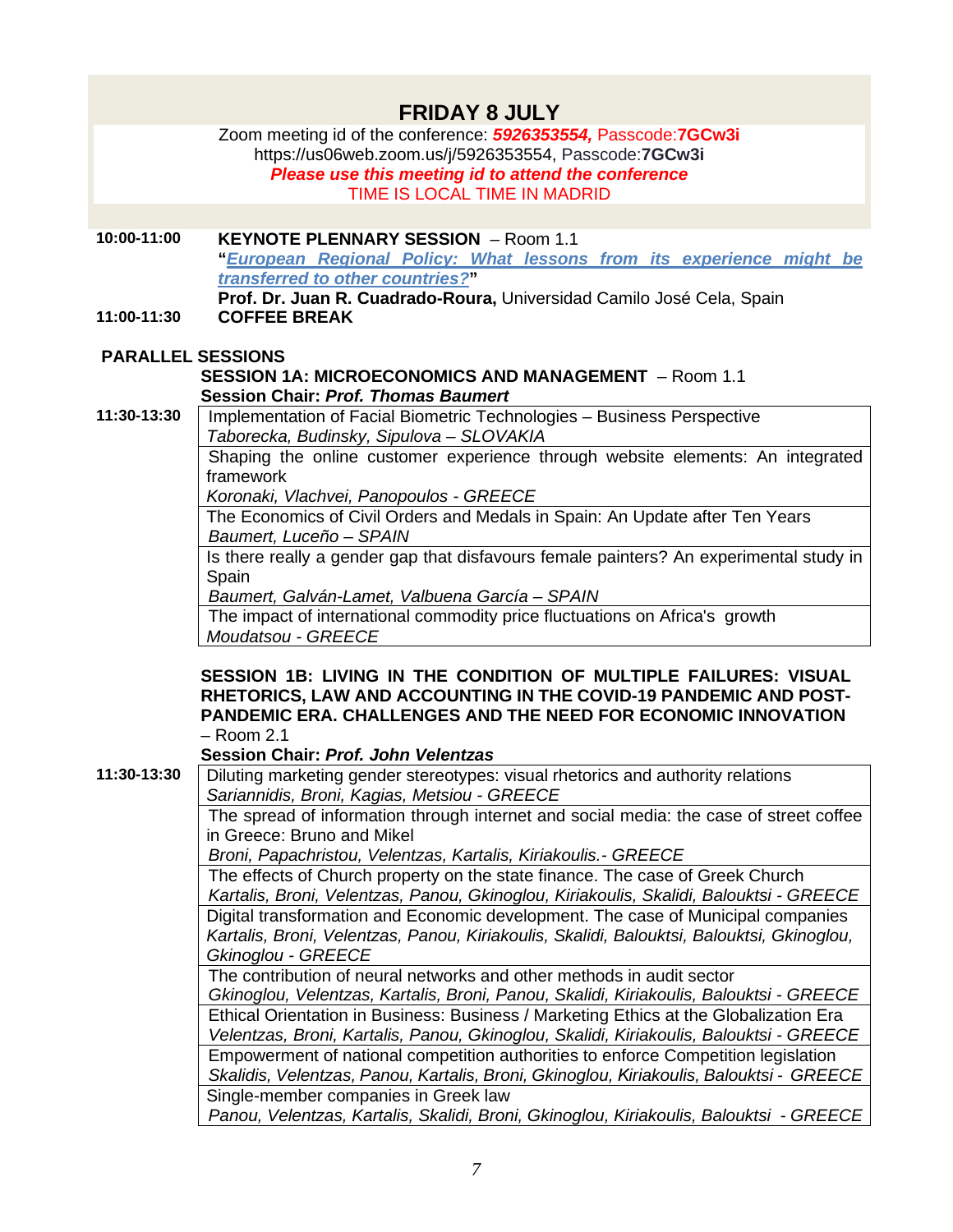#### **SESSION 1C (VIRTUAL): MICROECONOMICS AND FINANCIAL ECONOMICS** – Room 1.2

**Session Chair:** *Prof. Aspasia Vlachvei*

**11:30-13:30** The size of the crowd and home advantage in football: Evidence from Chinese Super

League *Shapir, Krumer, Zou – NORWAY, CHINA*

The Difficulties of access to Bank Financing by SMEs : A Questionnaire Study *Derradj, Kherchi Medjden – ALGERIA*

*From Competition to Concentration: The Case of the Media Sector in Greece Papathanasopoulos – GREECE*

Ranking Stock Markets Informational (In)Efficiency during the COVID-19 Pandemic *Olbrys, Majewska – POLAND*

Business Canvas Model Design for Solar Assisted Thermal Air Conditioning using CO2 *Dilshad, Abas, Ul Hasan, Kalair – PAKISTAN*

Energy Audit in Buildings for Sustainable Economic Development *Kalair – PAKISTAN*

Managing public sector in the digital reform era: Organizational factors and their impact on the digital transformation at the Greek public administration

*Xanthopoulou, Antoniadis, Triantari – GREECE*

R&D cooperation of firms and product market competition – an overview *Prokop – POLAND*

### **13:30-14:30 LUNCH**

#### **SESSION 2 (VIRTUAL): MACROECONOMICS** – Room 1.2 **Session Chair:** *Prof. Nicholas Tsounis*

14:30-16:00 | Impact of Integration of technology on teaching and learning in the primary schools' classroom on economic growth

*Kalogiannidis, Savvidou, Konteos, Papaevangelou – GREECE*

Rationale of Integrated Planning & Sustainable Development Strategies in Development of Local Government Regional Unit

*Kalogiannidis, Chatzitheodoridis, Kontsas, Nikolaou – GREECE*

Quantifying the effects of recent economic and fiscal crises on income inequality in **Greece** 

*Petrakos, Rontos, Vavoura, Vavouras – GREECE*

Income Inequality, Economic Freedom, and Economic Growth in Greece: A Multivariate Analysis

*Tsitouras, Papapanagos – GREECE*

Link between Women, Business and the Law Index and Countries' Governance and Risk Indicators

*Bayraktar – UNITED STATES*

Modelling and forecasting GDP of Greece with a modified exponential smoothing state space framework

*Dritsaki, Dritsaki - GREECE*